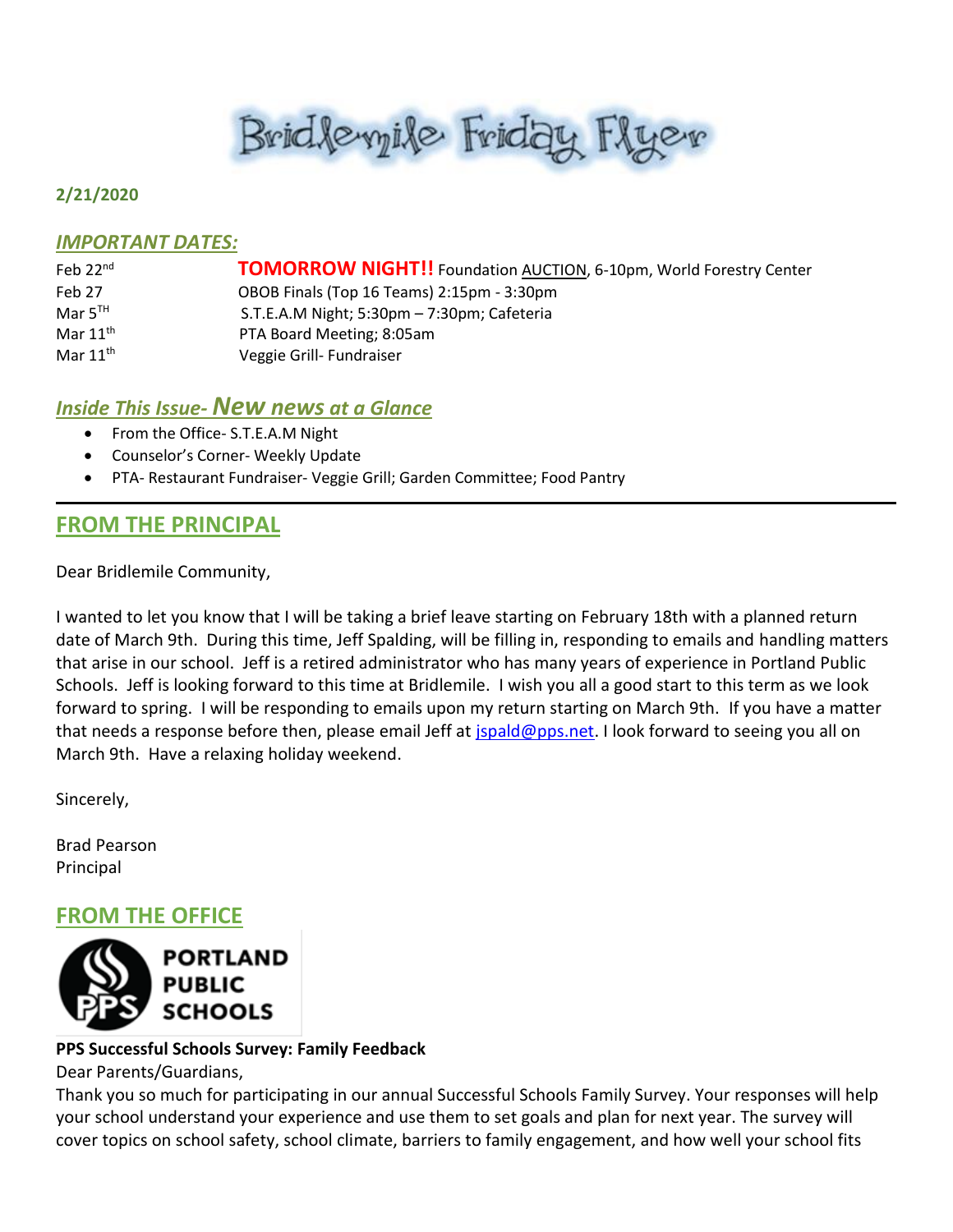your student's needs. Please be honest and thoughtful, and take your time to read and respond to the questions.

Please visit the link below on a computer, tablet, or smartphone and select the school your child attends. If you do not have access to a computer or internet, please contact your school office so we can provide a way for you to take the survey. Thank you so much for your time and feedback! **<http://surveys.panoramaed.com/portlandor/ppsfamily>**

#### **STEAM Night!**

Bring the family to STEAM Night at Bridlemile on Thursday, March 5<sup>th</sup> from 6 to 7:30 p.m.! Hands-on science, technology, engineering, art and math activities and exhibits including the 5<sup>th</sup> Grade Science Fair projects. Win prizes! **We still need a few more volunteers to make this an awesome event.** Sign up for half the event and join your family for the rest. <https://signup.com/go/zKeDfQc>

Thank you! Ms. Miner & Mr. Stenger

#### **NEW! Bus Stop App!!**

### **Bridlemile Elementary School parents, guardians, and students, if your student rides a Portland Public Schools (PPS) bus to school, this message is for you.**

Last December, the PPS Transportation Department informed you that we are piloting a new "MyStop" App with your school and one other (Jason Lee Elementary School). That day has arrived! You are the first to receive and use this app before it is released to all of the other PPS schools.

#### **So what is MyStop?**

MyStop is an app you can use on your smartphone (Apple or Android), iPad or Tablet, or your laptop or desktop computer.

#### **What does MyStop do?**

With My Stop, parents, guardians and students know approximately what time their school bus will arrive at their home stop — all from a smart phone, mobile device or computer. The school bus location updates automatically and the ETA recalculates to accommodate any delays due to traffic while in route.

It can be used by both the parent/guardian and the student. You will only be able to see your student's bus info but not other students.

To learn how to download the app and login, please visit [https://www.pps.net/MyStop](http://track.spe.schoolmessenger.com/f/a/AtHFMGGRwPd3u0gCAynG0g~~/AAAAAQA~/RgRgEtqoP0QaaHR0cHM6Ly93d3cucHBzLm5ldC9NeVN0b3BXB3NjaG9vbG1CCgAAKKcxXsVjvVRSEGRidXJsaW5nQHBwcy5uZXRYBAAAAAE~) This web page also contains frequently asked questions (FAQ's).

For questions or comments, please contact the PPS Transportation Services department directly by emailing [Transportation@pps.net](mailto:Transportation@pps.net) (please indicate "My Stop" in the subject line). Alternatively, you can call Transportation Services at 503-916-6901 and choosing option 4.

Thank you! PPS Transportation Services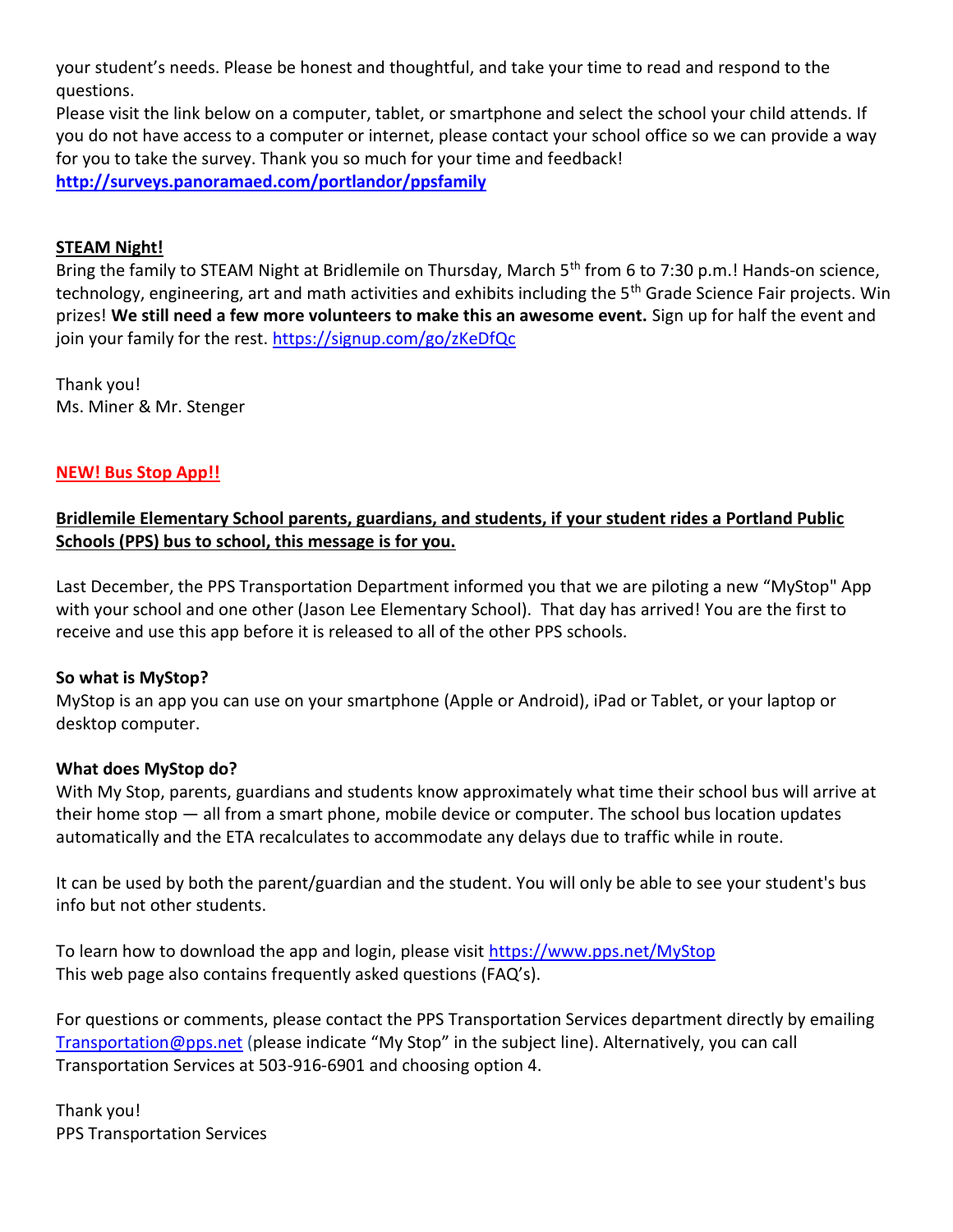## **COUNSELOR'S CORNER**

Welcome to the Counselor Corner!



Week of 2/21/20: **Theme – Integrity**

#### **Activities -** *Integrity: The quality of being honest and fair.*

We are starting off the New Year by exploring the third Bridlemile value, *Integrity*. Integrity is doing the right thing, even when no one is watching! Our lessons and conversations will continue to include our first two Bridlemile values as well as continue to encourage them to incorporate *Kindness* into their actions with each other. Our language around this topic is -- "We are students who have integrity and value our community. Our Integrity helps our Community stay **strong**!" How are you continuing these conversations at home?

[The Terrible Things](https://www.amazon.com/Terrible-Things-Holocaust-Eve-Bunting/dp/0827605072) The Terrible Things The Terrible Things Assembly 2012 The Story of Martin Luther King [Trouble Talk](https://www.goodreads.com/en/book/show/2023447.Trouble_Talk) **Trouble Talk** [Kid President has a Dream](https://www.youtube.com/watch?v=pIUOdrWl-ts) Today I Feel Silly & [Other Moods That Make My Day](http://a.co/d/bFgL3e2) [The Terrible Things](https://www.youtube.com/watch?v=8KsAvtHsyY0) [F is for Feelings](https://www.amazon.com/F-Feelings-Goldie-Millar/dp/1575424762) **[Inside Out: Guessing the Feelings](https://youtu.be/dOkyKyVFnSs)** Inside Out: Guessing the Feelings

#### **Curriculum We Are Using Right Now --**

- [Superflex, A Superhero Social Thinking Curriculum](https://www.socialthinking.com/Products/superflex-superhero-social-thinking-curriculum)
- [Zones of Regulation](http://www.zonesofregulation.com/index.html)
- [Teaching Tolerance](https://www.tolerance.org/about) / [GLSEN](https://www.glsen.org/educate/resources/lesson-plans)
- [Breathe, Chill: introducing breathing, meditation and relaxation to kids and teens](https://www.amazon.com/Breathe-Chill-Techniques-Introducing-Meditation/dp/1495314693)
- [Kelso's Choices](https://kelsoschoice.com/about/)

#### **Articles We Are Reading** - **[Black History Month: Teaching Beyond Slavery](https://www.socialthinking.com/Producthttps:/www.tolerance.org/magazine/black-history-month-teaching-beyond-slaverys/superflex-superhero-social-thinking-curriculum)**

#### **Events –**

- **Upcoming Parent Trainings**
	- o **OHSU:** For more information, visit: [www.ohsu.edu/cps](http://www.ohsu.edu/cps) or call: (503) 346-1490 or email: [cps@ohsu.edu](mailto:cps@ohsu.edu)
	- o **Willamette Health & Wellness, Portland, OR:** For more information, visit[:](http://www.willamettehealthandwellness.com/) [www.willamettehealthandwellness.com](http://www.willamettehealthandwellness.com/)
	- o **Restore Therapy, Portland, OR:** Check on upcoming classes a[t](http://www.restoretherapypdx.com/) [www.restoretherapypdx.com](http://www.restoretherapypdx.com/)
	- o \* **Swindells Resource Center of Providence Child Center** supports parents and caregivers of children who have special needs, developmental delays or disabilities. They provide [resources](https://oregon.providence.org/our-services/s/swindells-resource-center/forms-and-information) and many parenting class series. Click here for their [Event](https://oregon.providence.org/our-services/s/swindells-resource-center/events)  [Website.](https://oregon.providence.org/our-services/s/swindells-resource-center/events)
	- o **The Pathfinder Network** provides community based support services for justiceimpacted adults and their children. Click [here](https://www.thepathfindernetwork.org/programs/community-programs/) for more information.
- [A Day of Love and Logic for Educators & Parents,](https://drive.google.com/file/d/1FgzD6U2PiC1t6ccSc75IM_4kW8DUVG4T/view) March 12, 2020

#### **Have a wonderful weekend! ~ Rachel & Stephanie**

#### **Books We're Using This month -- Videos We're Using This Month --**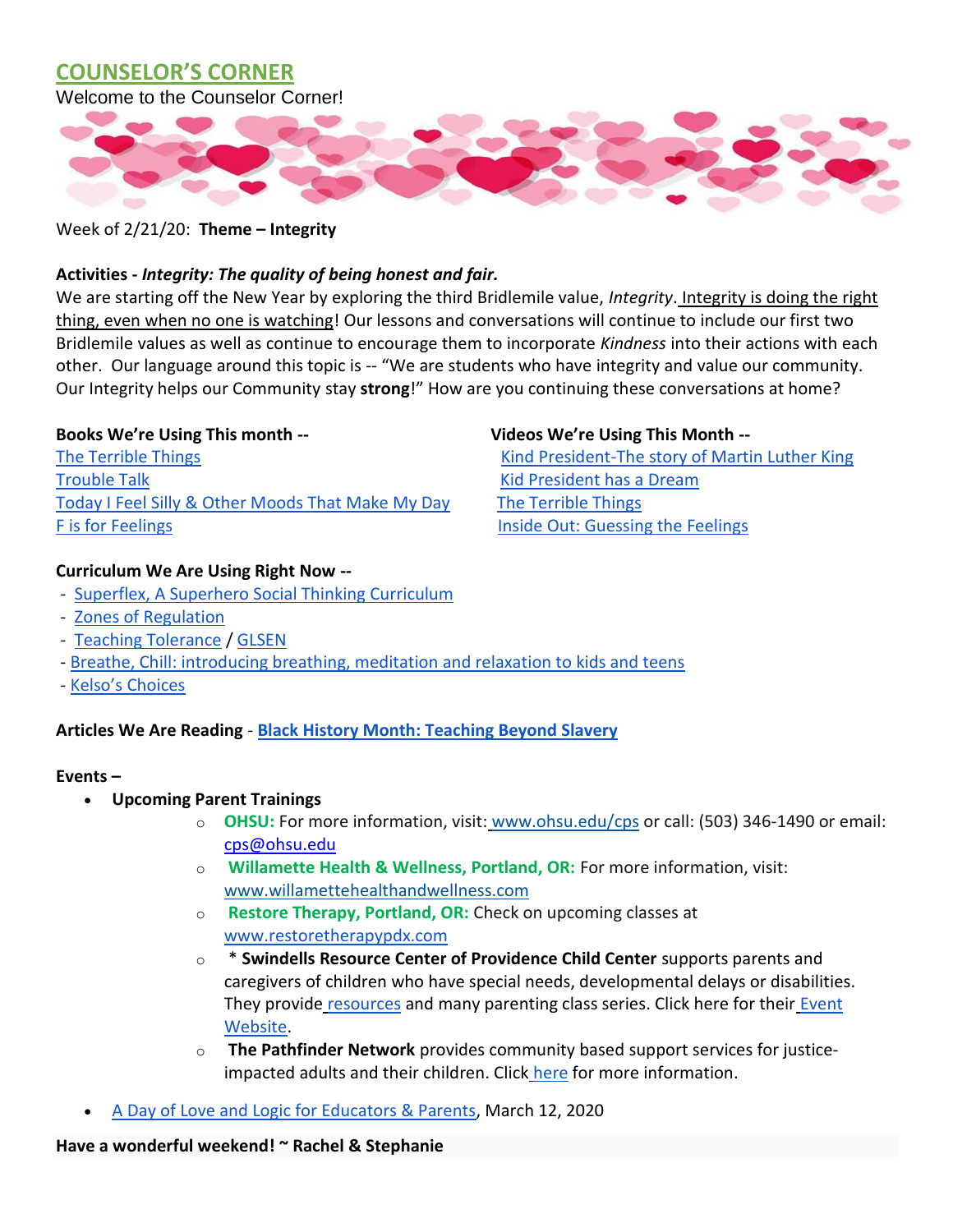# **PTA NEWS Veggie Grill Fundraiser March 11th!**

Come join us for a delicious vegetarian dinner at Veggie Grill on Wednesday March 11th! Veggie Grill is willing to support our school by giving back 33% of the proceeds for any meal purchased between 5pm-9pm on this night. All you have to do is show up, purchase a meal and mention Bridlemile PTA. Veggie Grill is located at Cedar Hills Crossing (3435 SW Cedar Hills Blvd., #D, Beaverton, OR 97005).

If you're interested at all, please visit this website to RSVP your possible attendance so the restaurant has a heads up. <https://www.groupraise.com/events/136555>

But please attend if you're able, an RSVP is not required. It is more of a fast food style grill so there should not be long wait times for seated service.

Thank you!! Bridlemile PTA

#### Garden Committee

Join the Hemlock Removal Team! As a response to the presence of toxic hemlock in our school garden, we are forming an adult team of volunteers to routinely cut back and remove visible plants. With consistent maintenance, we can eradicate it from the garden area. But we need your help! We are holding a training on *Wednesday 2/26 at 5 pm* in the Bridlemile garden. Training will cover plant identification and safe removal techniques. Please email Deedra Weill at [deedra0330@gmail.com](mailto:deedra0330@gmail.com) to RSVP and with any questions.

*Not able to help this week in the garden? You have another chance! Sunday 3/1 from 10-2, we will there again getting the garden ready for spring. Please join us!!* 

### Food Pantry

Dear families,

Our Bridlemile Food Pantry is in need of items in order to make the weekly pantry bags complete. Please consider donating some of the items listed below. You can drop off donation bags in RM #16 (next to the front office) anytime when the school doors are open.

Food Pantry **CAN** accept:

- Peanut Butter and Almond Butter (low or no sugar)
- Rice
- Tuna
- Beans (canned or dried)
- Pasta
- Whole Grain Cereal
- Shelf-stable Milk
- Cooking Oil
- Canned Tomatoes
- Other Nutritious Foods (whole grain, low-fat, low-sodium and low-sugar products)

Food Pantry **CANNOT** accept:

• Rusty or unlabeled cans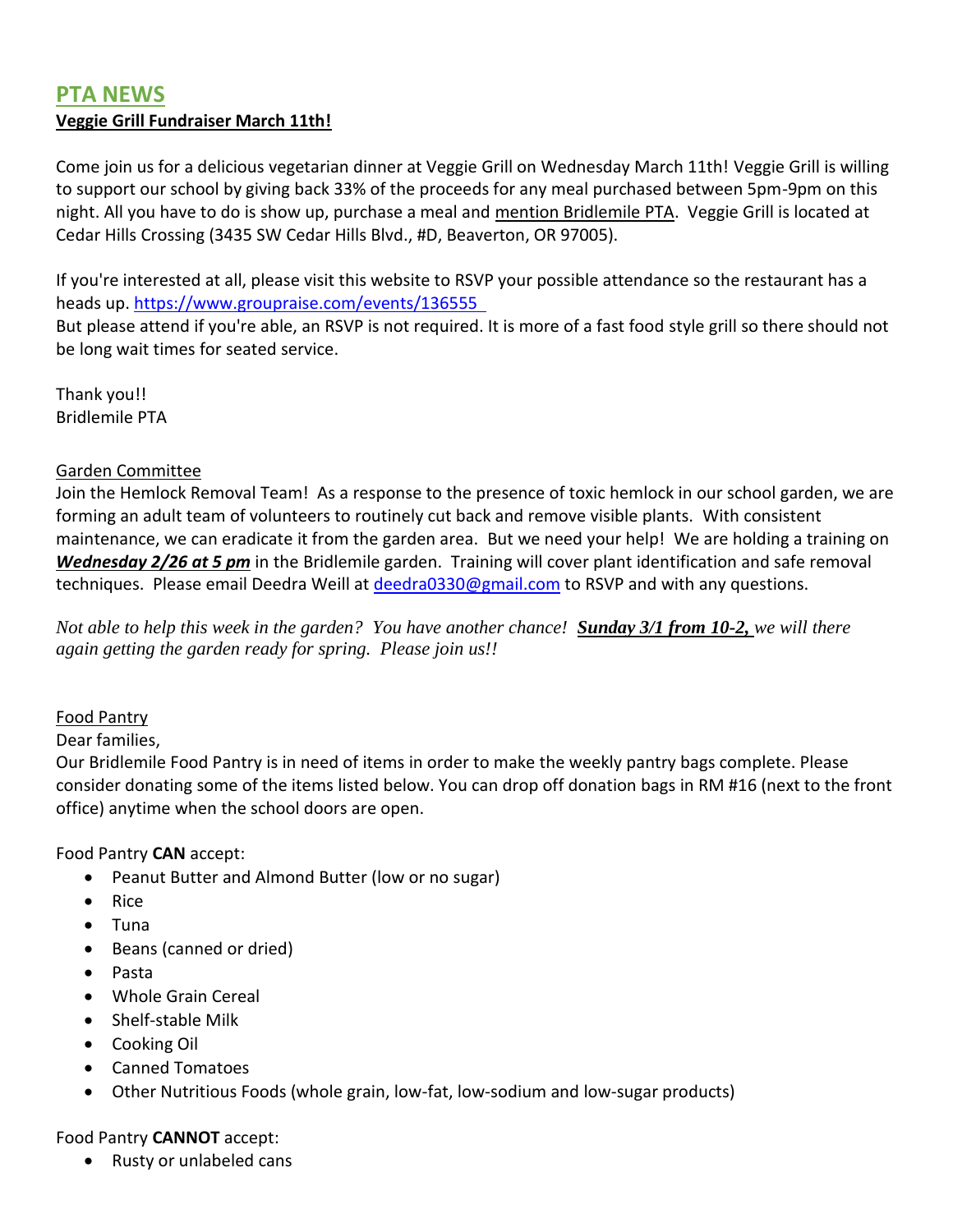- Frozen or refrigerated items (including turkeys or hams) from individual donors
- Homemade items
- Non-commercial canned or packaged items
- Alcoholic beverages
- Open or used items
- Expired items

Got questions? Email Minh Ferris [minhferris503@gmail.com](mailto:minhferris503@gmail.com) or Michelle Doherty [mchll\\_doherty@yahoo.com](mailto:mchll_doherty@yahoo.com)

Thank you kindly, The Bridlemile Food Pantry Team

#### Trail Blazer Fundraiser - Part 2!

The school fundraising nights were such a success, the Trail Blazers are offering two more games as part of this program!

Join us in cheering on the Trail Blazers while supporting our PTA! Every ticket purchased through Bridlemile gives back a portion of the funds to our school. Visit: <https://groupmatics.events/group/abschoolfundraising20> to secure your seats today!

#### **February 25th vs. Boston Celtics**

**March 19th vs. Dallas Mavericks**

#### **Purchase Link: <http://groups.trailblazers.com/group/abschoolfundraising20>**

20 kids from the school that sells the most tickets will get to high five the Trail Blazers as they enter the court. Please join us for an exciting family night at the game.

# **WHAT'S HAPPENING IN OUR SCHOOL CLUSTER (Gray/Wilson & West Sylvan/Lincoln)**

- **Free Softball Clinics for girls 1st to 3rd grade**: SW Portland Little League is hosting free softball clinics for our community. Does your daughter want to try softball but not quite ready to commit to the spring season? This is a great chance to try out the game. This is a casual opportunity for girls to learn and practice basic fundamentals. We will play catch, take some grounders and above all else....have some fun!! Please have your player bring a glove. If you don't have one, please let us know. Parents are encouraged to stay and help. Join us at Stephenson Elementary Feb 18, Feb 25 and March 3rd. 6:30- 7:30. Sign up here: **[http://signup.com/go/hxoqjJY](http://tracking.teamsideline.com/f/a/z_GinVXTRRjWMlx81HMIgQ~~/AAFjrAA~/RgRgKU7OP0QcaHR0cDovL3NpZ251cC5jb20vZ28vaHhvcWpKWVcDc3BjQgoAKc7JRl6vWqbnUhVjb3JtYW5hbmdAY29tY2FzdC5uZXRYBAAAAAA~)**
- **SW Portland Little League spring registration is open through March!** We offer tee ball, baseball and softball for players 5 to 13.<https://swpll.org/program/26851/spring-baseballsoftball-spring-2020>

Lincoln Youth Baseball -Registration is now open through March. <https://lincolnyouthbaseball.sportngin.com/register/form/070057792>